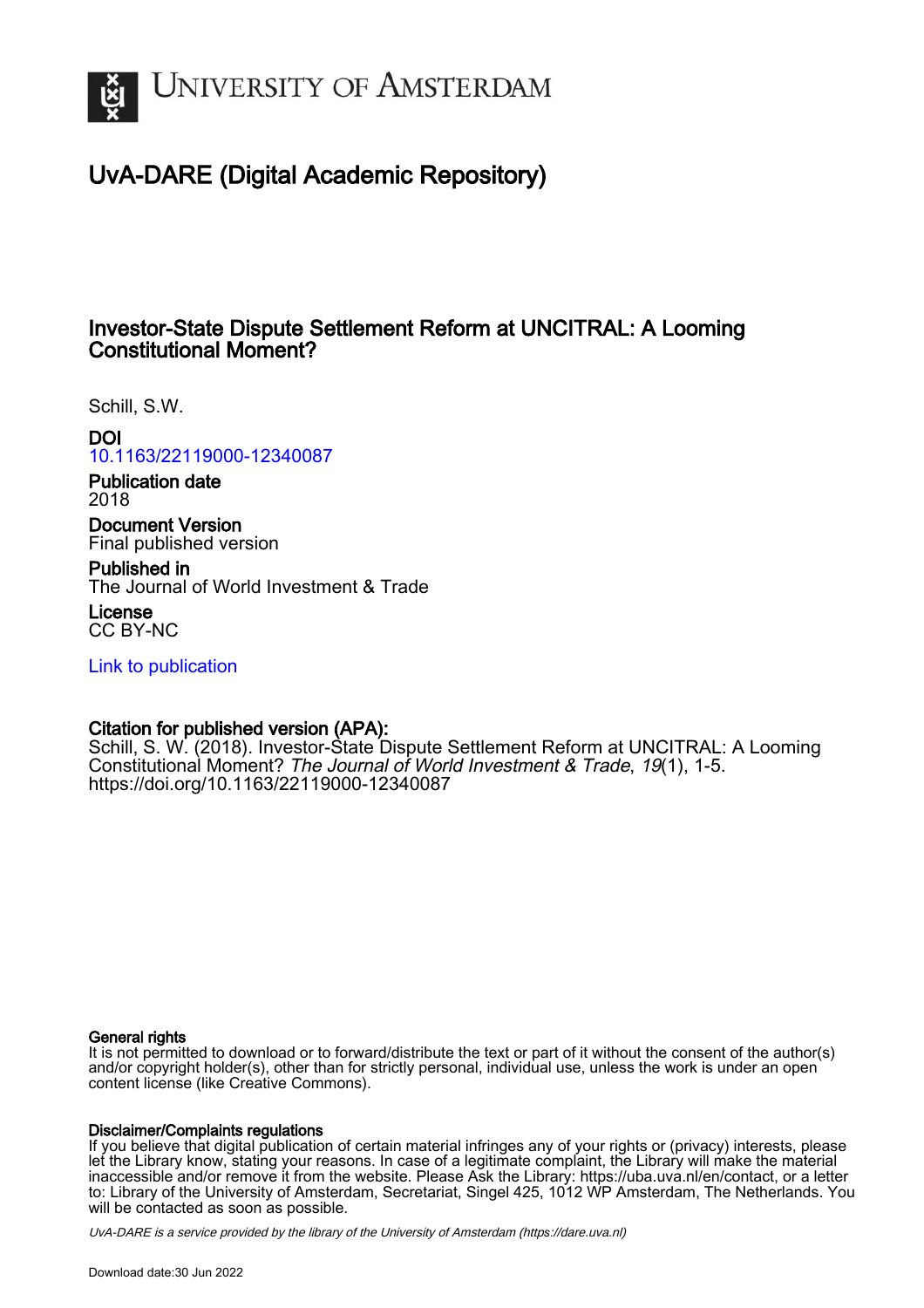

The Journal of World Investment & Trade Law a Fronomics a Politics brill.com/jwit

## **Investor-State Dispute Settlement Reform at UNCITRAL: A Looming Constitutional Moment?**

*2017 Roll of Honors – Changes to the Masthead*

Some constitutional moments, like the transformation of France's Third Estate into a National Assembly on 17 June 1789, come with a big blast and are recognizable as such almost immediately by its contemporaries. Others are quieter, more subtle; they creep in rather than explode, but are no less fundamental in transforming socio-institutional arrangements. The work of the United Nations Commission on International Trade Law (UNCITRAL) on 'Investor-State Dispute Settlement (ISDS) Reform', which started for good in late 2017,<sup>1</sup> may well be the beginning of such a constitutional moment in international economic governance.

While Working Group III, tasked to address ISDS reform, is for now still focused on the first two of its three-step mandate – problem-analysis and assessing the desirability of reform – it will most certainly reach the final stage of its mandate and 'develop any relevant solutions'.2 This is when a constitutional moment looms, in the argumentative showdown and decision on how to achieve systemic ISDS reform: whether through further institutionalization, for example by creating a permanent multilateral investment court, as supported by the European Union, or through more limited procedural reforms of investor-State arbitration, as championed by the United States.3 If consensus can be reached to create a permanent multilateral institution – in the form of

3 A third, minority position, supported above all by Brazil, would prefer a state-to-state system.

<sup>1</sup> See UNCITRAL, 'Report of Working Group III (Investor-State Dispute Settlement Reform) on the Work of Its Thirty-Fourth Session (Vienna, 27 November-1 December 2017)' UN Doc No A/CN.9/930 (19 December 2017).

<sup>2</sup> For the scope of the mandate, see United Nations, 'Report of the United Nations Commission on International Trade Law of its Fiftieth Session (3–21 July 2017)' Official Records of the General Assembly, Seventy-second Session, Supplement No 17, UN Doc No A/72/17 (2017) para 264. For an overview over the scope of issues that will likely be addressed as part of the problem analysis, see UNCITRAL, 'Possible Reform of Investor-State Dispute Settlement (ISDS) – Note by the Secretariat' UN Doc No A/CN.9/WG.III/WP.142 (18 September 2017) paras 20 et seq.

<sup>©</sup> Schill, 2018 | doi 10.1163/22119000-12340087

This is an open access article distributed under the terms of the Creative Commons Attribution-Noncommercial 3.0 Unported (CC-BY-NC 3.0) License.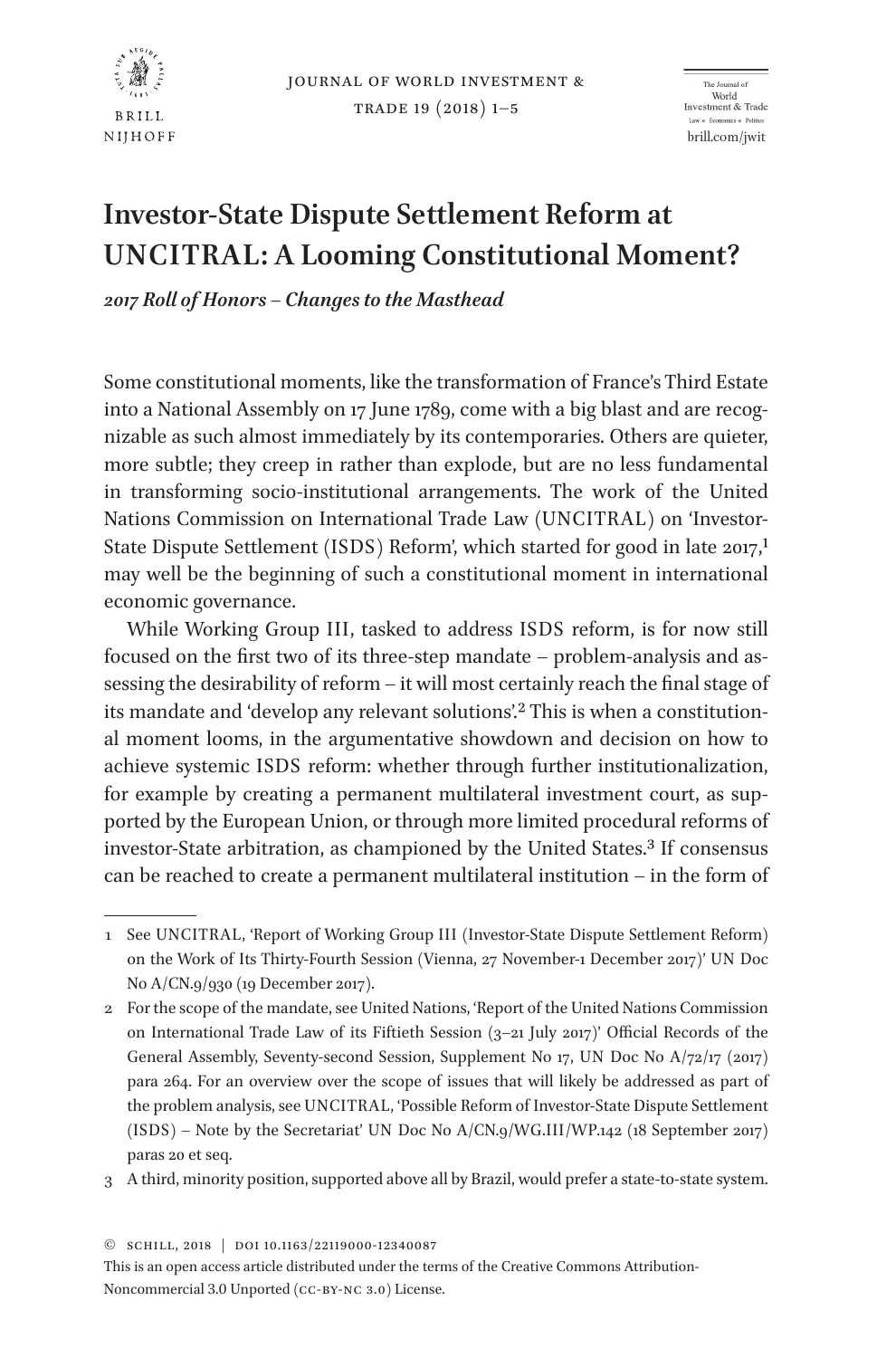an appeals body for investor-state arbitral awards or as a two-tiered investment court – it will bring about a watershed, a truly constitutional moment, in international economic governance comparable to the creation of the World Trade Organization (WTO) almost 25 years ago.

The creation of a permanent body could ensure the coherent and consistent application of international investment law, contribute to its further development, and help alleviate many of the other legitimacy concerns the present ISDS system has raised. The creation of such a body would be an appropriate way to address the 'constitutional challenge' the present ISDS system has posed for core constitutional principles common to many domestic legal systems, such as democracy, the rule of law, and human rights.<sup>4</sup> That this is where the whole process is headed is underpinned both by the genesis of the UNCITRAL process, where the issue of further institutionalization loomed large,<sup>5</sup> and the atmosphere in Vienna, which has been described as 'highly political' and 'polarized',<sup>6</sup> as is typical and appropriate on the eve of constitutional moments.

Moreover, the current UNCITRAL process has the potential of delivering a constitutional response in the form of further institutionalization of ISDS. It provides a deliberative and transparent platform that allows for the type of debates that should precede constitutional moments. Already with respect to the choice of forum, the process has avoided traps of earlier negotiations of

<sup>4</sup> See Stephan W Schill, 'Reforming Investor–State Dispute Settlement: A (Comparative and International) Constitutional Law Framework' (2017) 20 JIEL 649, 652–657.

<sup>5</sup> In fact, one of the driving forces in initiating the UNCITRAL process were prospects of developing the legal framework necessary for further institutionalization of ISDS. See UNCITRAL, 'Possible Future Work in the Field of Dispute Settlement: Reforms of Investor-State Dispute Settlement (ISDS) – Note by the Secretariat' UN Doc No A/CN.9/917 (20 April 2017) paras 29–32 and Gabrielle Kaufmann-Kohler and Michele Potestà, 'Can the Mauritius Convention Serve as a Model for the Reform of Investor-State Arbitration in Connection with the Introduction of a Permanent Investment Tribunal or an Appeal Mechanism? – Analysis and Roadmap' (3 June 2016) <[www.uncitral.org/pdf/english/commissionsessions/unc/](http://www.uncitral.org/pdf/english/commissionsessions/unc/unc-49/CIDS_Research_Paper_-_Can_the_Mauritius_Convention_serve_as_a_model.pdf) unc-49/CIDS Research Paper - Can the Mauritius Convention serve as a model.pdf> accessed 17 January 2018.

<sup>6</sup> The start of the first UNCITRAL session on ISDS reform even saw the need for delegates to resort to a vote to break a deadlock over who was to chair the Working Group, possibly already driven by the looming issue of further institutionalization. For accounts of the Vienna session see Luke Eric Peterson, 'UNCITRAL Meetings on ISDS Reform Get Off to Bumpy Start, as Delegates Can't Come to Consensus on Who Should Chair Sensitive Process – Entailing a Rare Vote' (*IAReporter*, 9 December 2017); Anthea Roberts, 'UNCITRAL and ISDS Reform: Not Business as Usual' (*EJIL:Talk!*, 11 December 2017).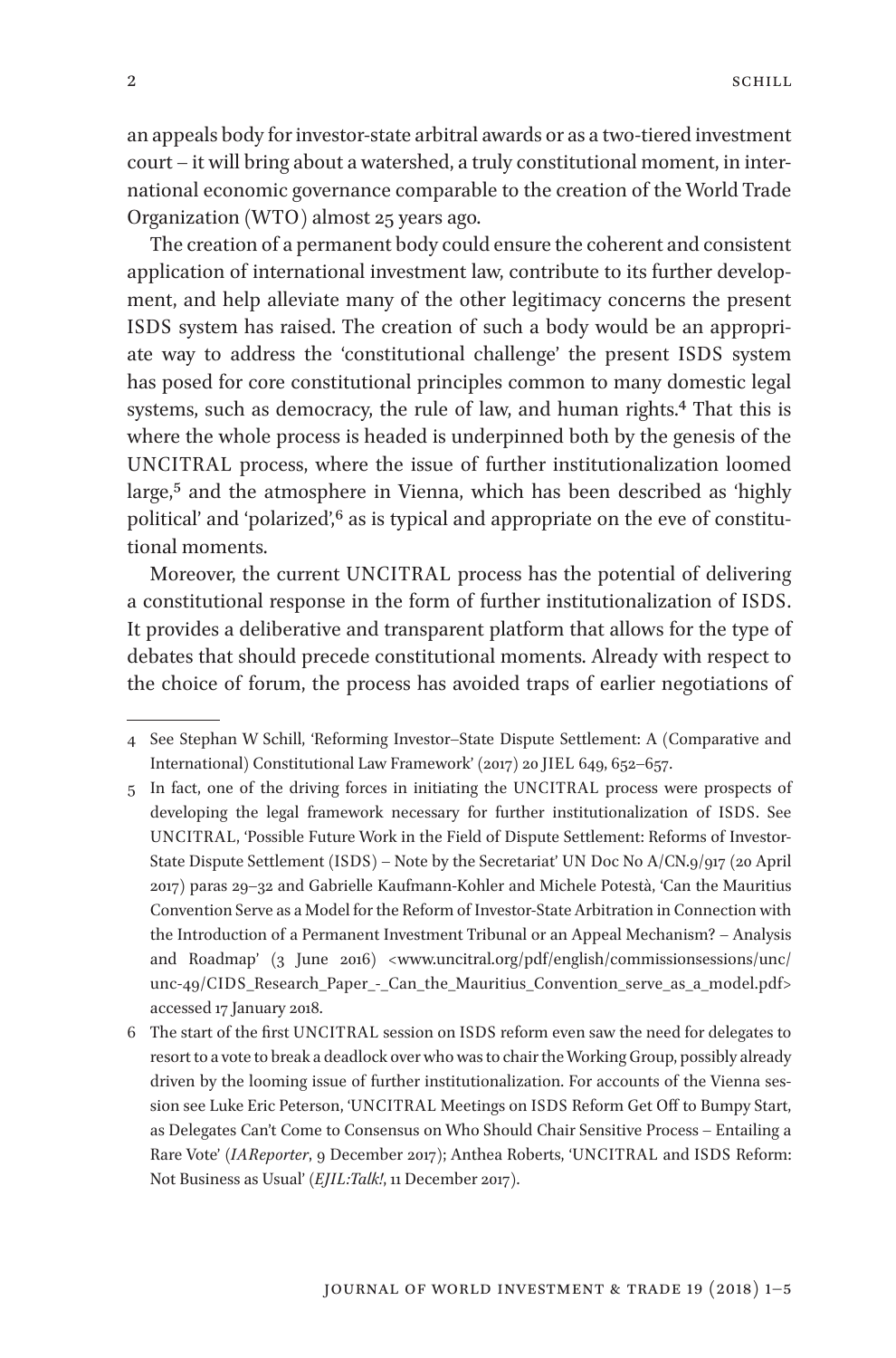multilateral investment rules, whether in the Organisation for Economic Cooperation and Development (OECD) in the 1960s and 1990s, or in the WTO early during the Doha Round. As part of the United Nations, UNCITRAL draws on universal membership and is less prone to being seen as biased towards economically powerful states. Moreover, possibly in order to prevent special-interest capture, the process has been entrusted to Working Group III, not Working Group II, which had addressed transparency in investor-State arbitration before and counted numerous arbitration practitioners among its delegates. The current process, by contrast, is markedly 'government-led', consensus-based and transparent; and any outcome will be subject to subsequent adoption by each State at their own choice.7 Structurally, the process therefore rests on much better foundations than any other attempt at creating multilateral investment rules and institutions before.

Certainly, the current process entails many risks. It could be stalemated if no consensus is reached or result in a watered-down or imbalanced system if consensus means either the lowest common denominator or overemphasis of state interests, without taking investor interests duly into account. Yet, these risks can be minimized through appropriate working methods and diplomatic finesse. Consensus-building can be supported, for example, by distilling constitutional principles common to UN members and translating them into concrete reform goals.8 Also, drawing on the reform discussion and proposals made in other international fora, including in the United Nations Conference on Trade and Development (UNCTAD), the OECD, and various regional organizations in Africa, Asia, and Latin America, as well as recent investment treaty practice and model treaties, can show areas of convergence.

Finally, the inclusion of all stakeholders, public and private, representing business and non-business interests, in the deliberative process can ensure balance and create results that will be broadly accepted by States, investors, and third parties alike. This inclusion could take place not only through observer status in the UNCITRAL process, but also, as is the case with the OECD, through advisory committees that group different stakeholder communities. This helps institutionalize exchange among stakeholders and integrate it better into the current deliberations of delegates. Moreover, one should not forget that the resolution of investment disputes, and the promotion of foreign investment connected with it, is in the common interests of both investors and States. States, in turn, increasingly have both offensive and defensive interests

<sup>7</sup> See United Nations, *Official Records of the General Assembly* (n 2) para 264.

<sup>8</sup> For this proposal see Schill (n 4) 657–661.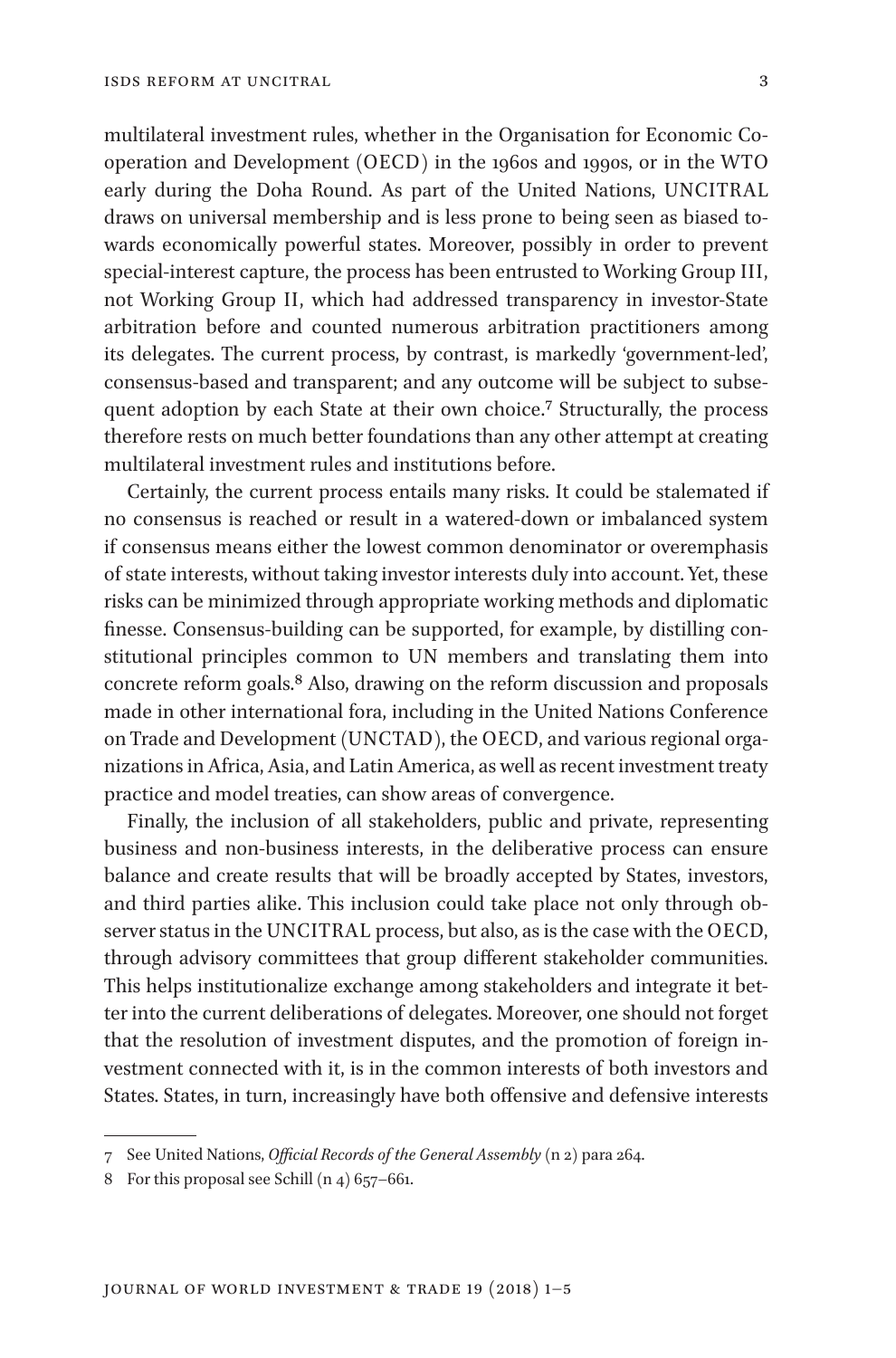and will be interested in finding a balance acceptable for both investors and States. Against this background, the lack of balance in outcome to the detriment of investors, which some fear, should not be over-dramatized. Conversely, with appropriate participation of non-business stakeholders in the reform process, the future design of ISDS should result in respecting their interests as well.

An important task for an inclusive process will also be to achieve constructive engagement of the international arbitration community. Many in this community oppose further institutionalization for a variety of reasons. Many consider the criticism of ISDS to be based on incorrect facts and politicized perceptions and oppose State intrusion into what they see as a generally wellworking system; others fear that their business model in international arbitration may suffer damage; and again others are concerned that changes to ISDS may spill over and interfere with the functioning of international commercial arbitration. These concerns should be taken seriously and addressed as part of the current process by seeking the active participation of the international arbitration community. After all, it makes sense to involve experts to understand the functioning of the present system and fathom options for reform, in particular when technical issues, such as third-party funding or best practices in case management, are concerned. Finally, it is important, in order to assuage concerns in the international arbitration community, to stress the limits of any outcome of the current process. Despite the excitement the creation of a permanent investment court would generate, it would affect neither international commercial arbitration, nor contract-based investor-state arbitration, and would only incrementally replace treaty-based investor-state arbitration. It would be a constitutional moment that still needs to prove itself in meeting the high expectations now placed upon it and only gradually replace the ancien régime of ISDS.

#### **2017 Roll of Honors – Changes to the Masthead**

A peer-reviewed journal would be nothing without the gratuitous support of expert reviewers. Apart from members of the Editorial Board, whose institutional duty it is to contribute to the peer review process, the following colleagues have kindly agreed to accept requests for reviews for JWIT in 2017: Juan Pablo Bohoslavsky, Anna Joubin-Bret, Lorenzo Cotula, Meng Fang, Sotonye Frank, Abba Kolo, Nicolas Lamp, Chi 'Cliff' Manjiao, Anna Marhold, Makane Moïse Mbengue, Bryan Mercurio, Neha Mishra, James Nedumpara, Daniel Peat, Gonzalo Villalta Puig, Yannick Radi, Celine Tan, Valentina Vadi,